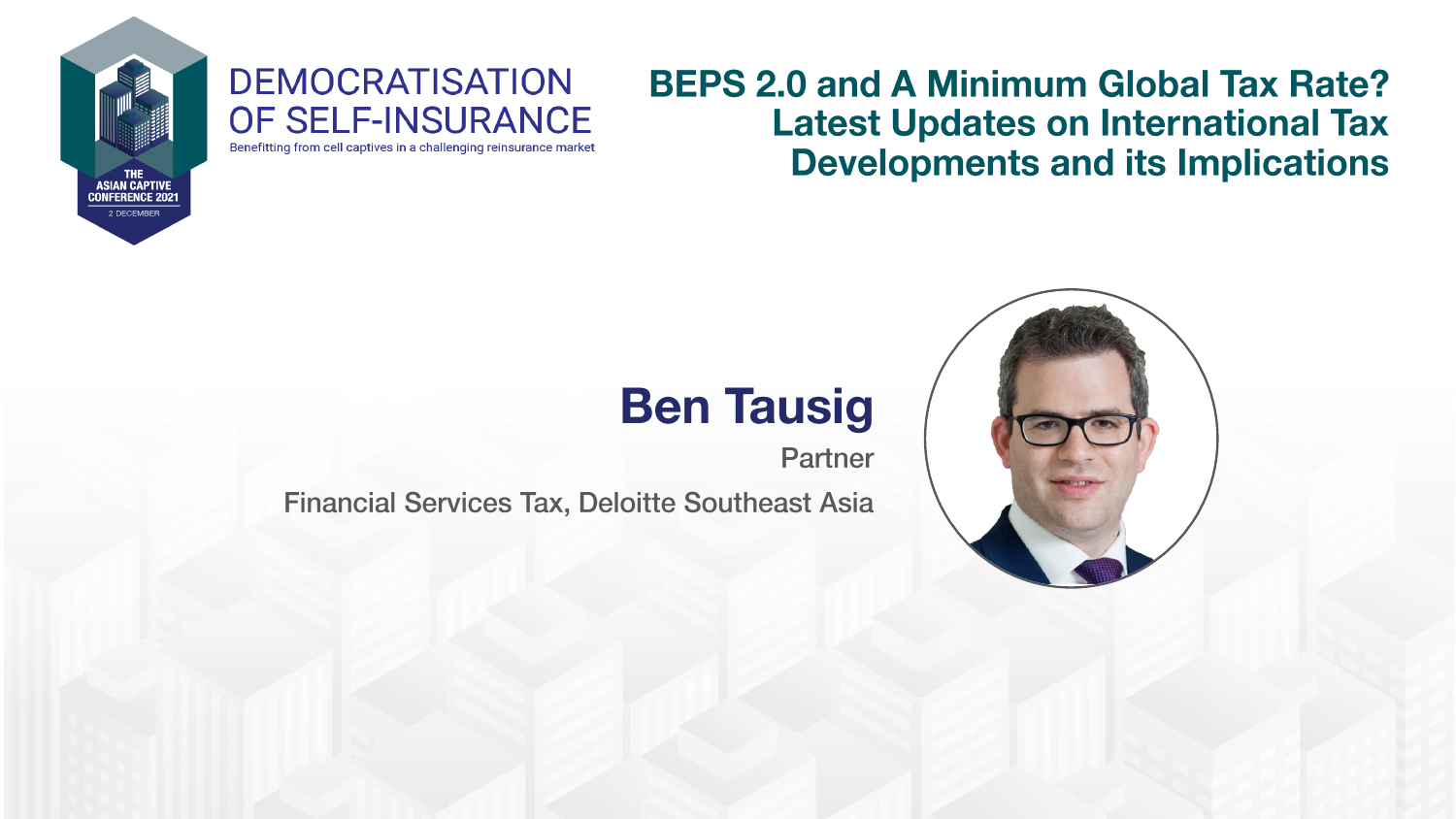# **Deloitte.**



#### Asia Captive Conference 2021

BEPS 2.0 and A Minimum Global Tax Rate?

2 December 2021 Latest Updates on International Tax Developments and its Implications

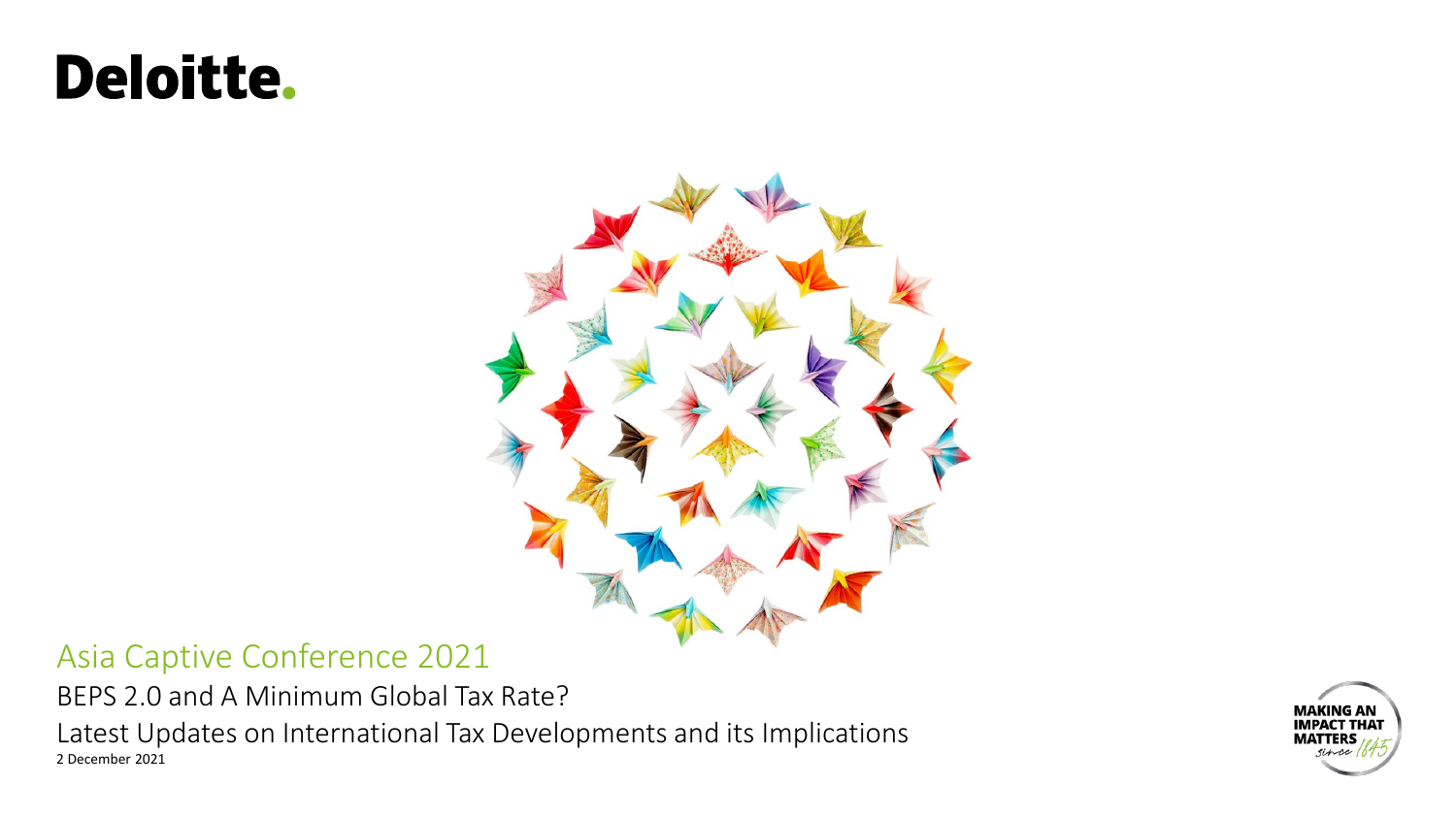#### Pillar One and Two – G7, G20, and OECD inclusive framework

**G7 G20 most profitable businesses** − **25% Inclusive framework** • **G7 political agreement** – 5 June 2021 • **G20 endorsement** – October 2021 • **OECD inclusive framework statement**  – 8 October 2021 • Agreed by 136 countries including: G7, G20, Switzerland, Bermuda, Channel Islands, Singapore, UAE, Hong Kong, Ireland, Hungary, Estonia • **Four OECD inclusive framework countries not yet signed up** – Kenya – Nigeria – Sri Lanka – Pakistan **Pillar Two** • Global minimum tax **at least 15%** • **Country by country basis** • **Subject to tax rule 9% Pillar One** • Allocation to markets for **largest and**  profit above **10%** margin • Removal of **Digital Services Taxes**, other relevant similar measures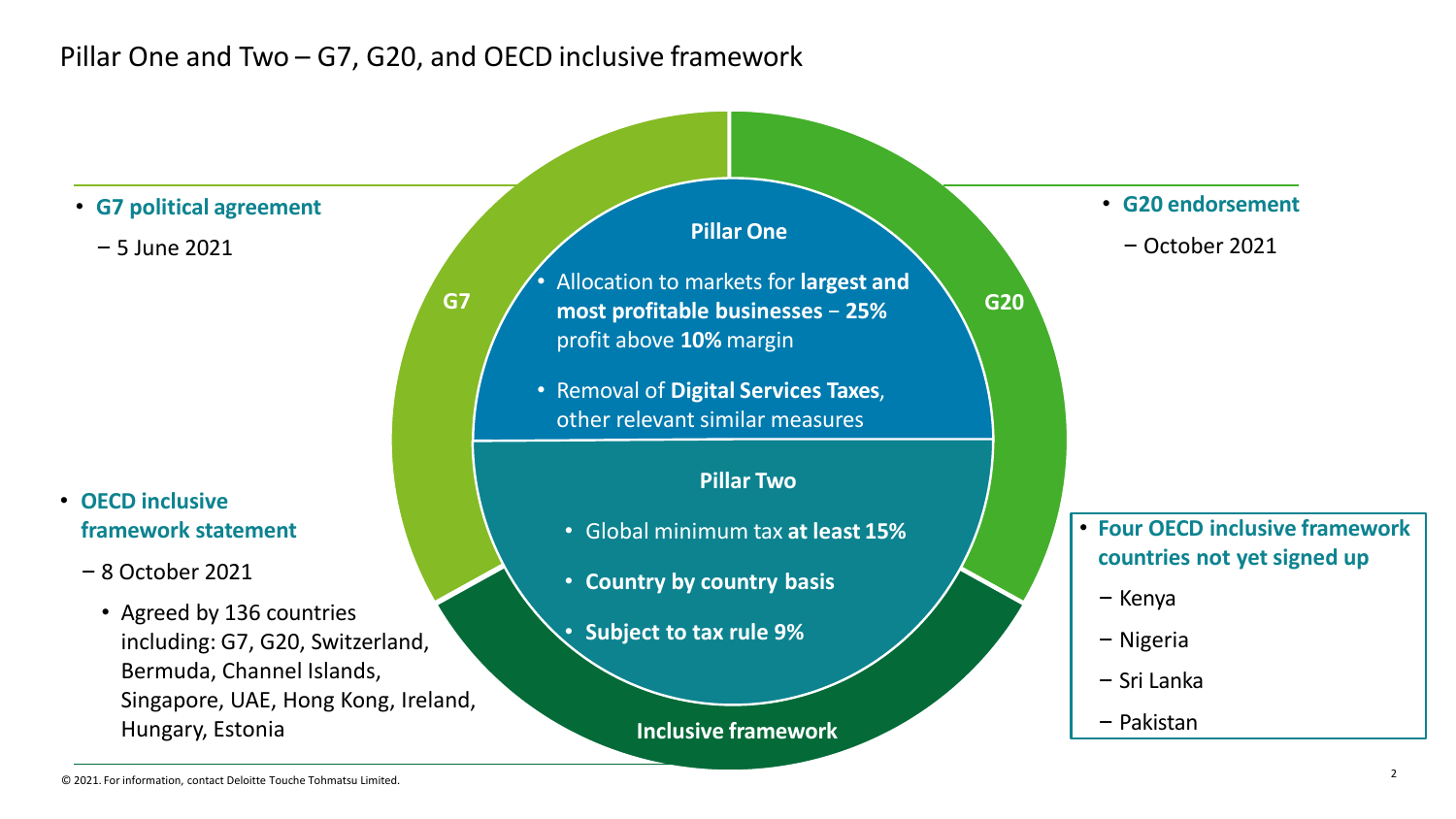#### Key elements Pillar One

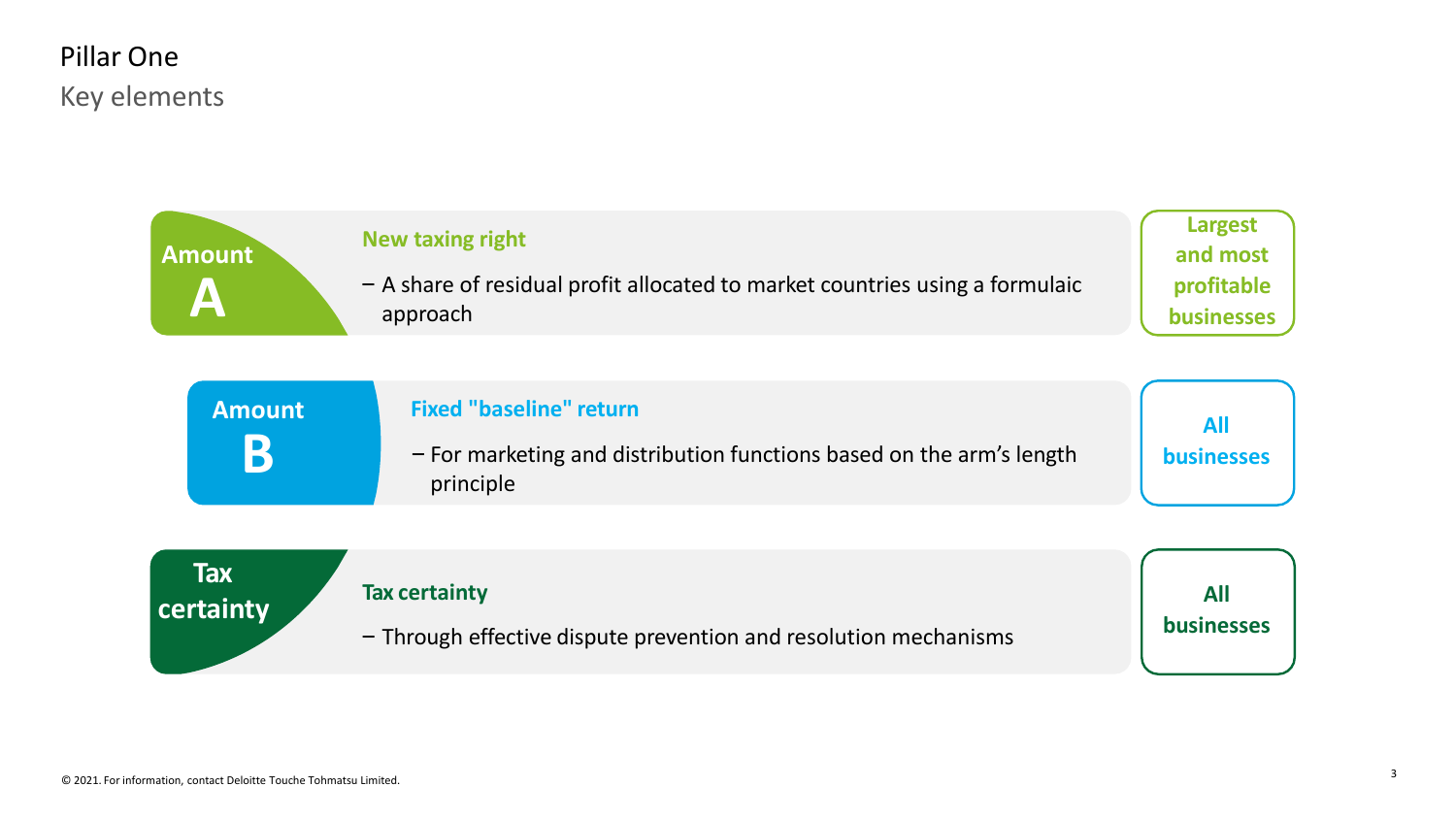#### Key elements Pillar Two – global minimum tax

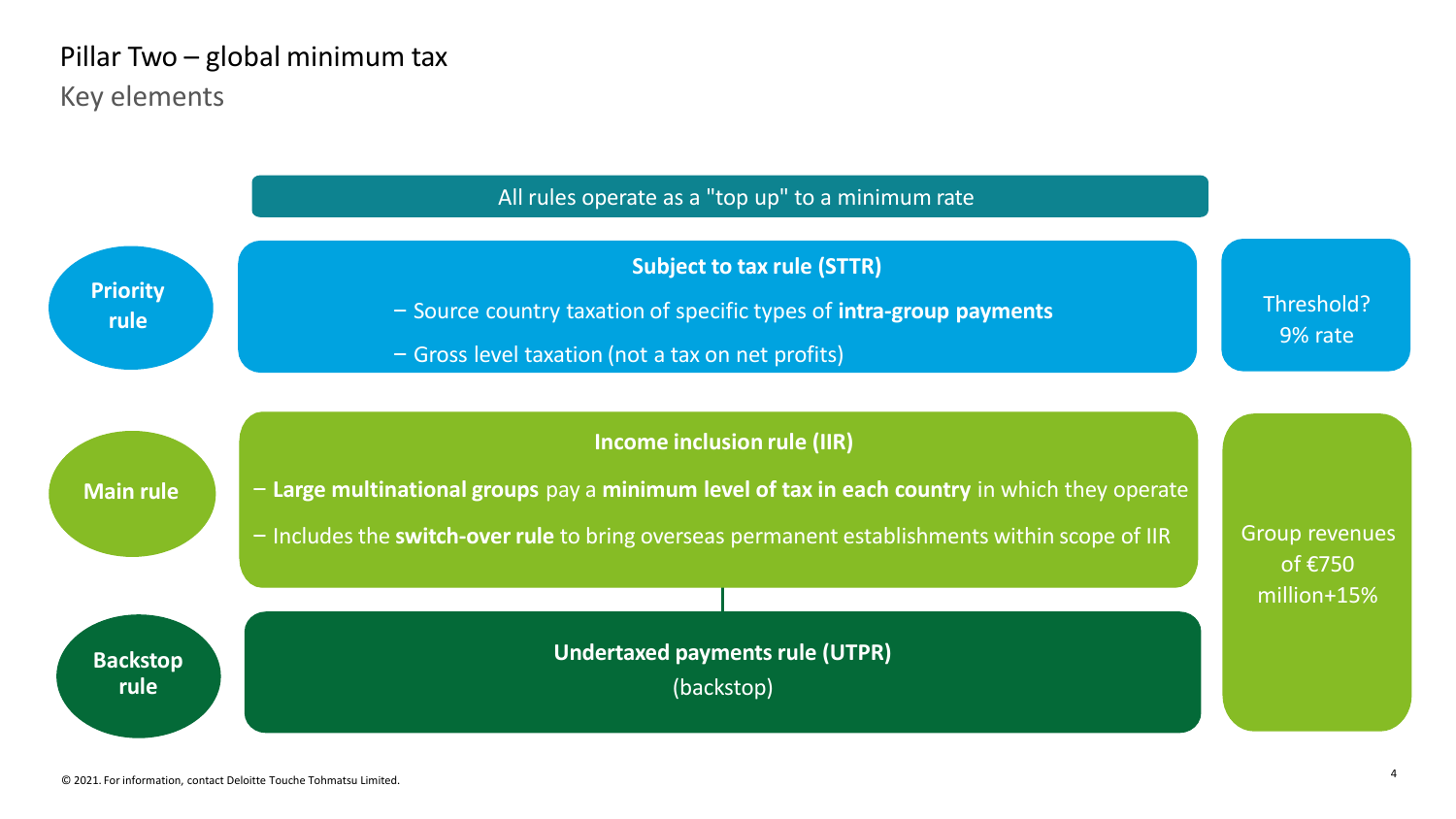#### Biography



#### **Benjamin Tausig**

Financial Services Tax Partner Deloitte Singapore

+65 8143 8485 [btausig@deloitte.com](mailto:btausig@deloitte.com) Ben is a Financial Services Tax Partner with Deloitte in Singapore and leads Deloitte's insurance tax practice in Asia Pacific. He is the tax representative on Deloitte's global IFRS 17 leadership team. He has worked in Singapore, London and New York providing domestic, crossborder and international tax advice.

Ben's focus is advising financial services groups on tax matters, with over 19 years' experience in the sector. He has extensive experience working with multinational insurers, banks and investment managers on domestic and international tax issues, including group reorganisations, transfer pricing, permanent establishments, tax residence, double tax treaty and other international tax matters.

Ben has a wealth of experience advising financial services groups and private equity on mergers and acquisitions (buy side and sell side), providing tax due diligence and structuring advice. He is currently assisting both SPAC sponsors and target companies on the tax structuring and due diligence considerations of de-SPAC deals. Since moving to Singapore, in addition to Singapore domestic transactions, he has advised on transactions in Australia, China, Hong Kong, India, Indonesia, Japan, Laos, Malaysia, Myanmar, the Philippines, Thailand and Vietnam.

Ben has a bachelors degree from Magdalene College, Cambridge and is a fellow of the Institute of Chartered Accountants of England and Wales and a member of the Chartered Institute of Taxation.